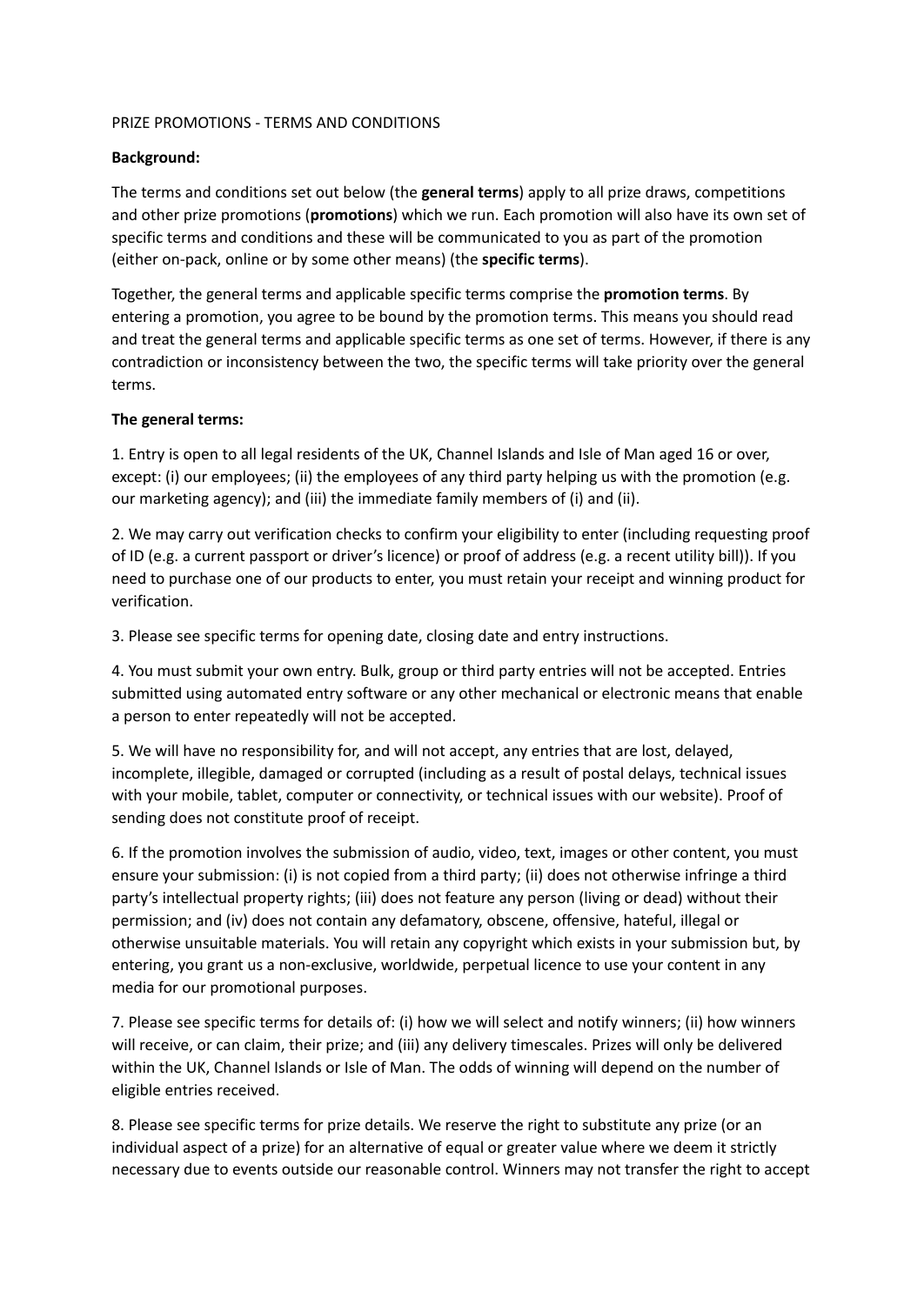their prize to another person without our consent. We will not offer cash alternatives to any prizes. Prizes are not negotiable.

9. If the prize is ticket(s) to an event (for example a sports event, music gig or festival), then you and your guest(s) must also comply with the ticket/venue/event terms and conditions. If the prize is a voucher then use will be subject to voucher's terms and conditions.

10. Winners are responsible for any tax liability they incur as a result of accepting a prize. Winners are encouraged to seek independent financial advice before accepting a prize if the tax implications concern them.

11. Winners are responsible for obtaining, both for themselves and any guests, any insurance cover which is required or advisable in order to enjoy their prize. Where a prize involves overseas travel, in addition to obtaining travel insurance, winners are responsible for obtaining, both for themselves and any guests, any necessary visas or clearances, and for obtaining health advice in relation to the travel destination.

12. We may, at our sole discretion, arrange for an alternative winner to be selected on the same basis as the original winner if: (i) the original winner fails to take any of the steps necessary to claim their prize as set out in the specific terms; (ii) we are unable to contact the original winner having made reasonable efforts to do so; (ii) the original winner fails any verification or eligibility checks; (iii) the original winner is disqualified in accordance with the promotion terms; or (iv) the original winner is unable to accept their prize for any reason.

13. We reserve the right to disqualify you if you fail our verification checks or we reasonably believe that you have: (i) breached any of the promotion terms; (ii) cheated or jeopardised the operation or integrity of the promotion; or (iii) gained an unfair advantage or won using fraudulent, dishonest, or unfair methods.

14. If you enter the promotion through a social media channel and your profile contains any posts, text, videos, images or references which are of a defamatory, obscene, offensive, hateful, illegal or otherwise inappropriate nature (including anything we consider to be racist, homophobic, abusive, sexually explicit or discriminatory to anyone) then we reserve the right to disqualify you from the promotion. Additionally, if you comment or post anything on our social media channels which we consider to be inappropriate, we reserve the right to (i) hide or delete such comments/posts or block your profile, and/or (ii) disqualify you from the promotion.

15. We reserve the right to suspend, vary or cancel a promotion where we deem it strictly necessary due to events outside our reasonable control (including where technical issues are affecting the proper running of the promotion or where we suspect fraud). In these circumstances, we will do all we can to minimise any disappointment caused.

16. To the fullest extent permitted by law, we will not be liable to you for any loss, injury or damage which: (i) you suffer by entering a promotion; or (ii) you or your guest(s) suffer in the enjoyment of any prize. However, nothing will exclude or limit our liability in respect of personal injury or death caused by our negligence or for any fraud or fraudulent misrepresentation committed by us.

17. We may run a promotion via Facebook, Twitter, Instagram or another social media channel. If we do, you will need an account with that social media channel in order to enter. You acknowledge that any promotion run via a social media channel is in no way sponsored, endorsed or administered by, or associated with, that social media channel. By entering, you agree to release that social media channel from any and all liability in connection with the promotion. You also understand that any